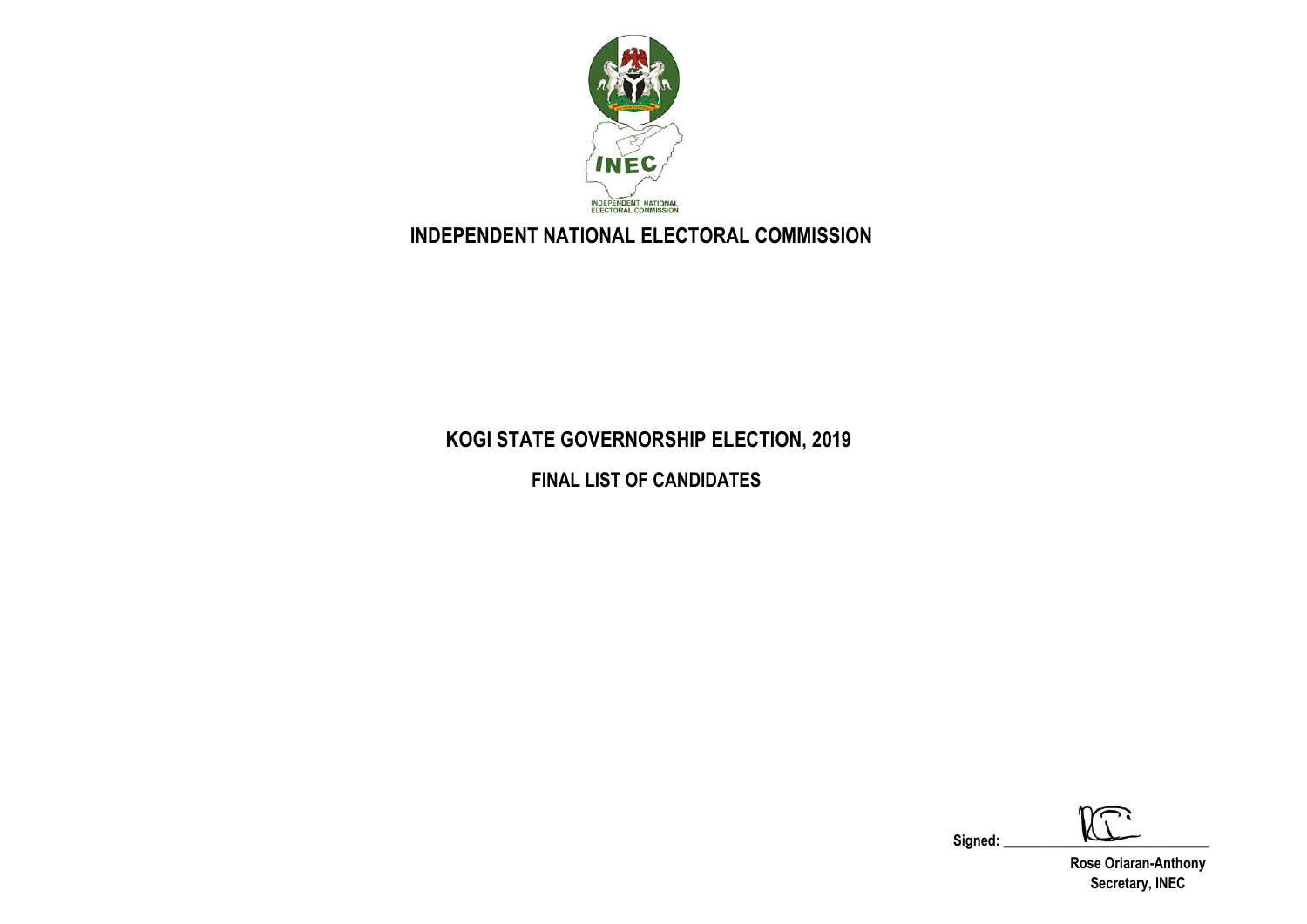

**FINAL LIST OF CANDIDATES**

|                | S/N STATE   | <b>POSITION</b>        | <b>NAME OF CANDIDATE</b>               |           |      |     | PARTY  PWD  AGE  GENDER | <b>QUALIFICATION</b>   | <b>ADDRESS</b>                                    |
|----------------|-------------|------------------------|----------------------------------------|-----------|------|-----|-------------------------|------------------------|---------------------------------------------------|
|                | <b>KOGI</b> | <b>GOVERNOR</b>        | ABDULLAHI MUHAMMED                     | A         | None | 49  | M                       | <b>SSC</b>             | 21, MARKET LANE, ANKPA, KOGI STATE                |
| 2              |             | <b>DEPUTY GOVERNOR</b> | <b>IBITOYE ROSELINE ABOSEDE</b>        | A         | None | -51 | F                       | <b>ND</b>              | NO.10, AGIPU GBON QTRS., AIYETORO<br>GBEDE.       |
| $\mathfrak{Z}$ |             | <b>GOVERNOR</b>        | MUHAMMADUL-KABIR ABDUL-WASIU           | AAC       | None | 49  | М                       | ADV. CERT. (SURVEYING) | NO. 3A, EDWARD STR., LOKOJA, KOGI<br><b>STATE</b> |
| $\overline{4}$ |             | <b>DEPUTY GOVERNOR</b> | UMAR ABDULRAHMAN IBRAHIM               | AAC       | None | 39  | М                       | <b>BTech</b>           | OMACHI, IYOGBO IDAH, KOGI STATE                   |
| 5              |             | <b>GOVERNOR</b>        | <b>MEDUPIN EPHRAIM</b>                 | <b>AD</b> | None | 55  | М                       | <b>WAEC</b>            | 70 CEMETERY RD LOKOJA                             |
| 6              |             |                        | DEPUTY GOVERNOR JUBRIN MOHAMMED TENIMU | <b>AD</b> | None | 37  | Μ                       | <b>NECO</b>            | I UKO OLAMABORO KOGI STATE                        |

 $Signed:$   $\sqrt{2}$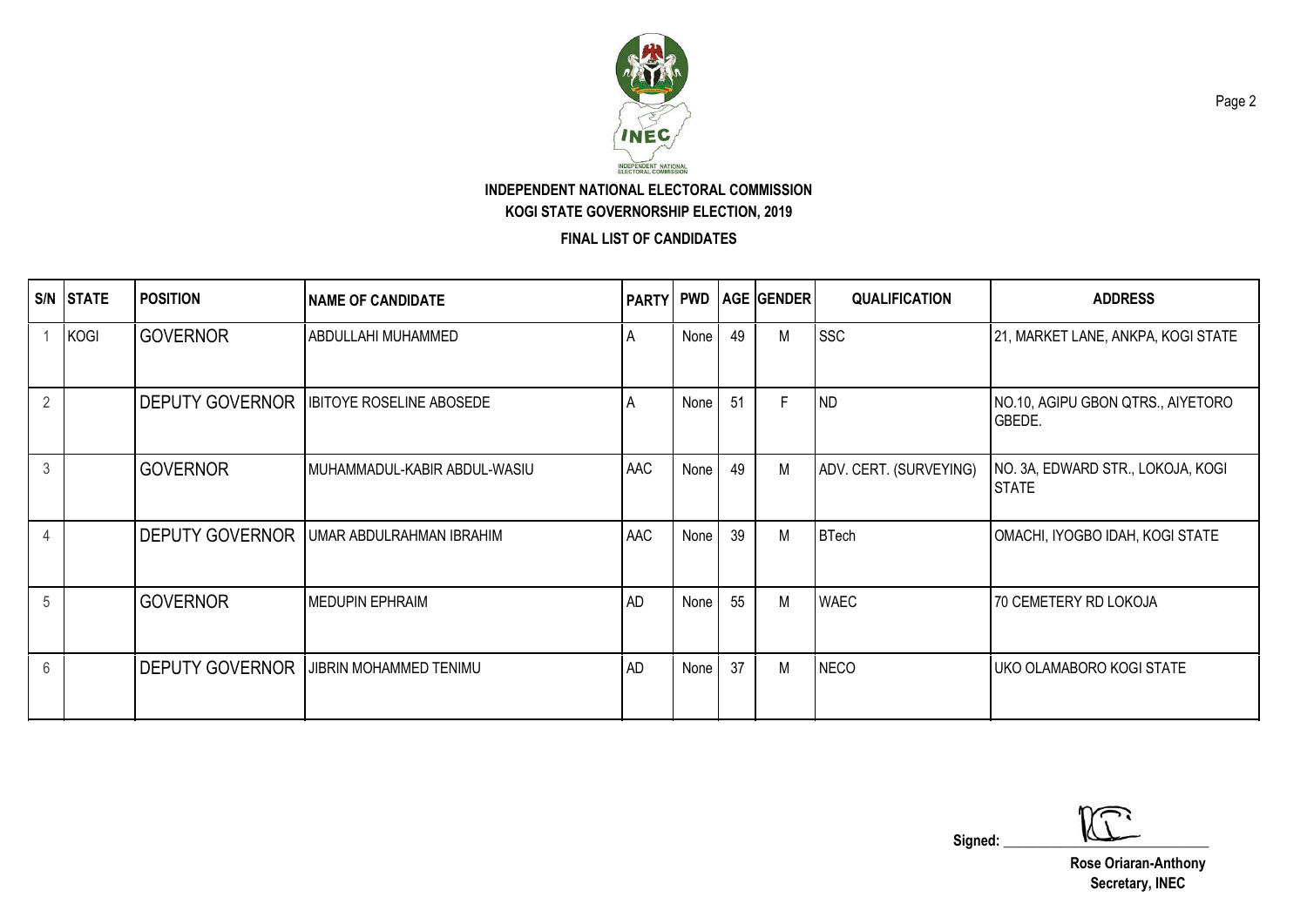

**FINAL LIST OF CANDIDATES**

| S/N | <b>STATE</b> | <b>POSITION</b>                          | <b>NAME OF CANDIDATE</b>     | <b>PARTY</b> |        |    | <b>PWD   AGE   GENDER  </b> | <b>QUALIFICATION</b> | <b>ADDRESS</b>                                              |
|-----|--------------|------------------------------------------|------------------------------|--------------|--------|----|-----------------------------|----------------------|-------------------------------------------------------------|
|     | <b>KOGI</b>  | <b>GOVERNOR</b>                          | JUSTINA DOLAPO ABANIDA       | <b>ADC</b>   | None   | 61 | F                           | WAEC, LLB, BL        | OKAO KATI WARD2, ODO EGBE, YAGBA<br><b>WEST, KOGI STATE</b> |
| 8   |              | <b>DEPUTY GOVERNOR</b>                   | <b>IBRAHIM O. YUSUF</b>      | <b>ADC</b>   | None   | 69 | Μ                           | WAEC, HND            | OLUBOGO GRA, ANKPA, KOGI STATE                              |
| 9   |              | <b>GOVERNOR</b>                          | NDAKWO ABDULRAHMAN TANKO     | <b>ADP</b>   | None I | 50 | М                           | FSLC, WAEC, BL       | GP221, LOKONGOMA PHASE II, LOKOJA                           |
| 10  |              | <b>DEPUTY GOVERNOR</b>                   | <b>TUKURA JOSEPH JIMBA</b>   | <b>ADP</b>   | None   | 43 | M                           | FSLC, WASC, HND      | NO.12, TUKURA LAYOUT, OGUMA, KOGI<br>STATE.                 |
| 11  |              | <b>GOVERNOR</b>                          | ORUGUN EMMANUEL OLORUNMOWAJU | <b>ANRP</b>  | None   | 45 | M                           | BSc, MBA             | OKETITI ST IKOYI-IJUMU, IJUMU LGA<br>KOGI STATE             |
| 12  |              | <b>DEPUTY GOVERNOR AHMED SA'EED BABA</b> |                              | <b>ANRP</b>  | None   | 40 | М                           | <b>HND</b>           | <b>6A ONAH IDAH KOGI STATE</b>                              |

 $Signed:$   $\sqrt{2}$ 

**Rose Oriaran-Anthony Secretary, INEC**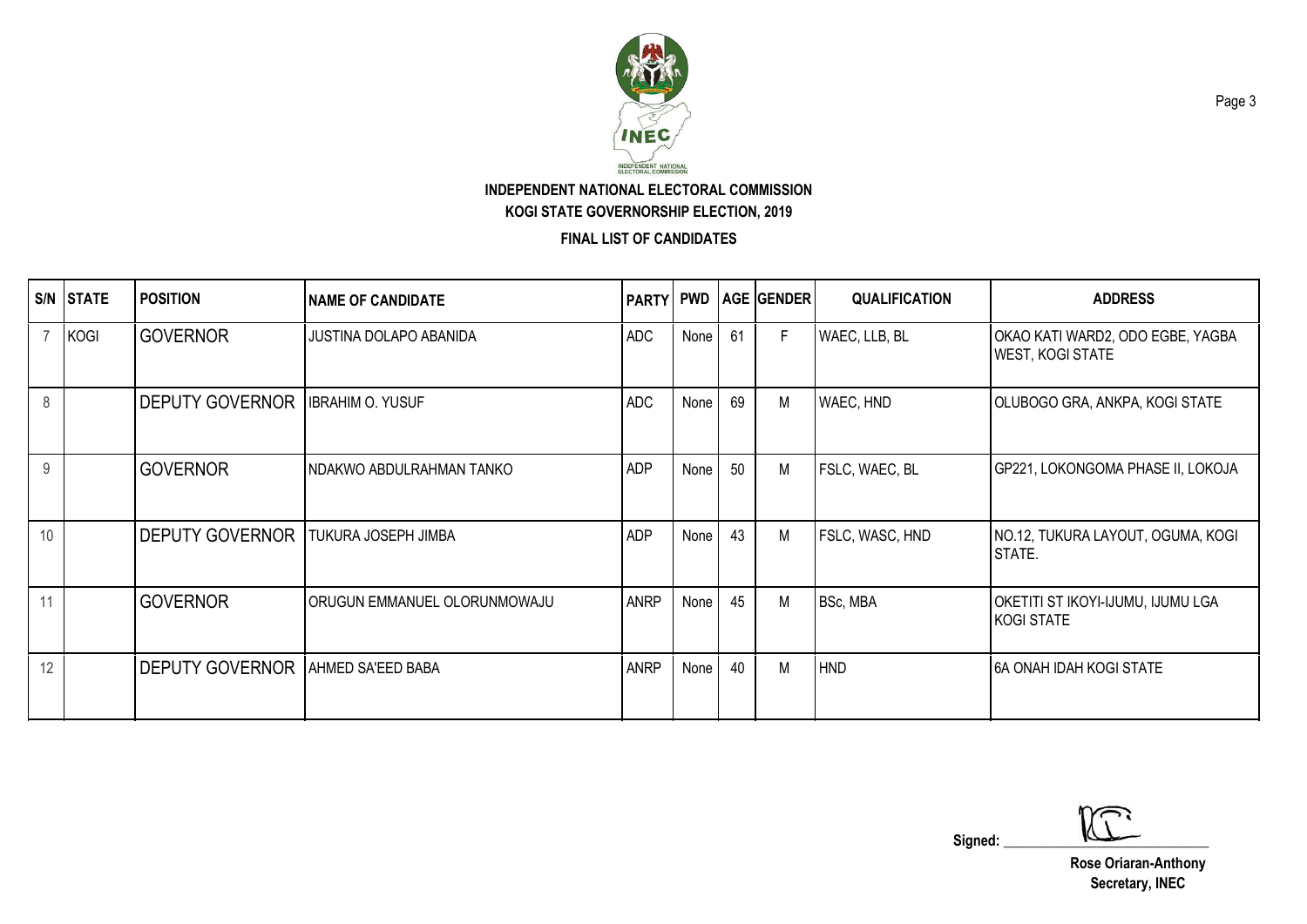

**FINAL LIST OF CANDIDATES**

|    | <b>S/N STATE</b> | <b>POSITION</b>                          | <b>NAME OF CANDIDATE</b>    | PARTY PWD   |             |    | <b>AGE GENDER</b> | <b>QUALIFICATION</b>    | <b>ADDRESS</b>                                           |
|----|------------------|------------------------------------------|-----------------------------|-------------|-------------|----|-------------------|-------------------------|----------------------------------------------------------|
| 13 | KOGI             | <b>GOVERNOR</b>                          | <b>BELLO YAHAYA</b>         | <b>APC</b>  | None        | 44 | M                 | FSLC, SSCE, BSc, MBA    | KOGI STATE GOVERNMENT HOUSE,<br>LOKOJA, KOGI STATE       |
| 14 |                  | <b>DEPUTY GOVERNOR</b>                   | ONOJA EDWARD DAVID          | <b>APC</b>  | None        | 45 | M                 | FSLC, SSCE, BSc         | KOGI STATE GOVERNMENT HOUSE,<br>LOKOJA, KOGI STATE       |
| 15 |                  | <b>GOVERNOR</b>                          | <b>IBRAHIM JIBRIL SHEIK</b> | <b>APGA</b> | None        | 42 | M                 | <b>FSLC, GRADE II</b>   | No. 1 DEKWA ROAD OLOWA, DEKWA LGA                        |
| 16 |                  | <b>DEPUTY GOVERNOR</b>                   | <b>DUROJAIYE I HASSAN</b>   | <b>APGA</b> | <b>None</b> | 49 | M                 | FSLC, GCE, MA, B.AGRIC. | NO.2, BENJAMIN STREET, LOKONGOMA,<br><b>LOKOJA</b>       |
| 17 |                  | <b>GOVERNOR</b>                          | <b>BELLO WILLIAMS DELE</b>  | <b>GDPN</b> | None        | 46 | М                 | LLB, MA                 | <b>GA 247 BY KING FEM AHMADU BELLO</b><br><b>WAY FCT</b> |
| 18 |                  | <b>DEPUTY GOVERNOR SULEIMAN MOHAMMED</b> |                             | <b>GDPN</b> | None        | 53 | М                 | <b>MPA</b>              | No. 1 OGAH ATTAH IGALA CLOSE, IBAJI                      |

 $Signed:$   $\sqrt{2}$ 

**Rose Oriaran-Anthony Secretary, INEC**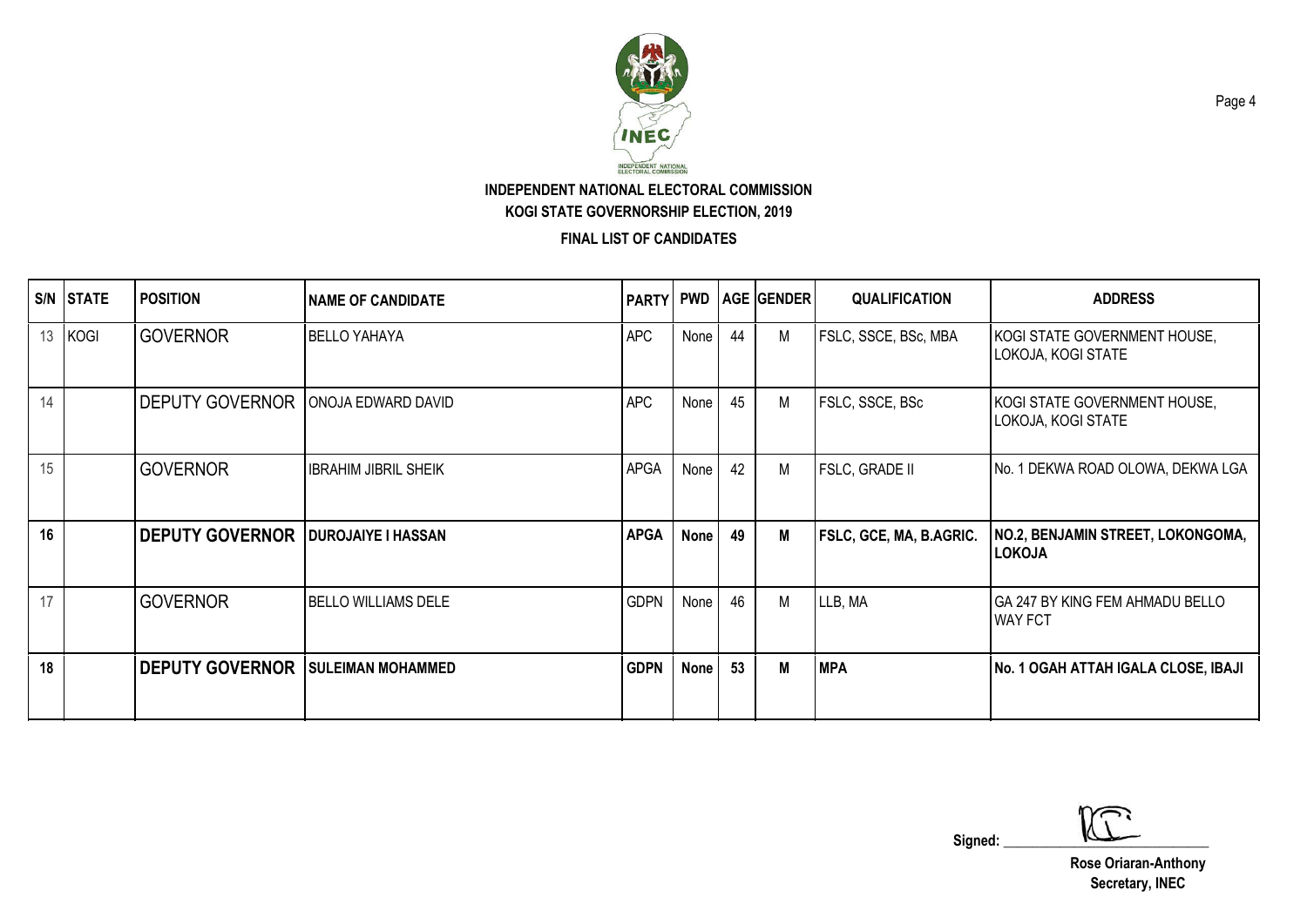

**FINAL LIST OF CANDIDATES**

|    | S/N STATE | <b>POSITION</b>        | <b>NAME OF CANDIDATE</b>         | <b>PARTY PWD</b> |             |    | <b>AGE GENDER</b> | <b>QUALIFICATION</b>        | <b>ADDRESS</b>                                        |
|----|-----------|------------------------|----------------------------------|------------------|-------------|----|-------------------|-----------------------------|-------------------------------------------------------|
| 19 | KOGI      | <b>GOVERNOR</b>        | <b>VICTOR AKUBO</b>              | <b>GPN</b>       | None        | 45 | M                 | <b>NCE</b>                  | 1, NACOTAN HOUSING ESTATE, KOGI                       |
| 20 |           | <b>DEPUTY GOVERNOR</b> | MUHAMMED RABI BELA LADIDI        | <b>GPN</b>       | None        | 43 | F                 | FSLC, NECO                  | 200 HOUSING UNIT, NEW LAYOUT,<br>LOKOJA               |
| 21 |           | <b>GOVERNOR</b>        | ABDULMALIK ADAMA MOHAMMED        | <b>HDP</b>       | None        | 55 | M                 | <b>AIRCRAFT MAINT. ENGR</b> | 17, LAGOS STR., ANKPA, KOGI STATE                     |
| 22 |           | <b>DEPUTY GOVERNOR</b> | <b>ADEBOYE SAMUEL OLU</b>        | <b>HDP</b>       | <b>None</b> | 38 | M                 | FSLC, SSCE, BSc             | <b>OKE-OBA COMPOUND, PONYAN, KOGI</b><br><b>STATE</b> |
| 23 |           | <b>GOVERNOR</b>        | <b>ALFA AMOS OBOY</b>            | <b>JMPP</b>      | None        | 47 | М                 | FSLC, SSCE                  | NO.30, IDAH RD., AJETACHI, ANYIGBA,<br><b>DEKINA</b>  |
| 24 |           | <b>DEPUTY GOVERNOR</b> | <b>OLAYEMI OLAKUNLE EMMANUEL</b> | <b>JMPP</b>      | None        | 52 | М                 | <b>HND</b>                  | DIVINE DESTINY ESTATE, KARSHI RD,<br><b>NASSARAWA</b> |

 $Signed:$   $\sqrt{2}$ 

**Rose Oriaran-Anthony Secretary, INEC**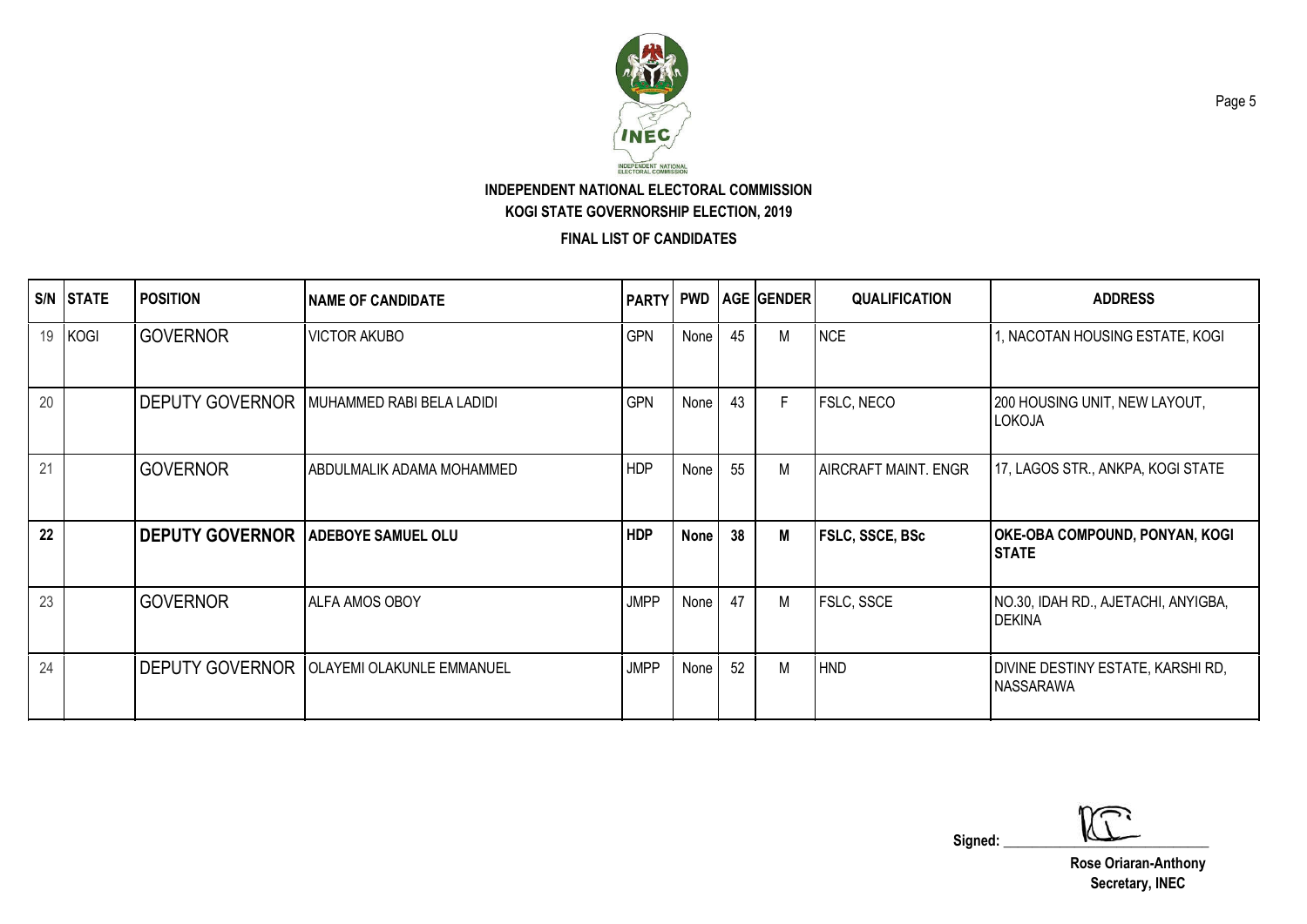

**FINAL LIST OF CANDIDATES**

|    | S/N STATE   | <b>POSITION</b>                            | <b>INAME OF CANDIDATE</b>                             |             |      |    | <b>PARTY PWD AGE GENDER</b> | <b>QUALIFICATION</b>                     | <b>ADDRESS</b>                                                                             |
|----|-------------|--------------------------------------------|-------------------------------------------------------|-------------|------|----|-----------------------------|------------------------------------------|--------------------------------------------------------------------------------------------|
| 25 | <b>KOGI</b> | <b>GOVERNOR</b>                            | <b>JIMOH AMODU YUSUF</b>                              | <b>MAJA</b> | None | 38 | M                           | FSLC, SSCE                               | NO5 ADANKLO, NEAR CONFLUENCE<br>MOTEL, LOKOJA                                              |
| 26 |             |                                            | <b>DEPUTY GOVERNOR AWONIYI OYEWOLE OMOTAYO SUNDAY</b> | <b>MAJA</b> | None | 58 | M                           | <b>FSLC, SSCE, MBBS</b>                  | NO 7 IGBOETIC STREET, OLUWATIYI<br><b>QTRS AKURE</b>                                       |
| 27 |             | <b>GOVERNOR</b>                            | MUHAMMED IBRAHIM DANGANA                              | <b>NCP</b>  | None | 40 | М                           | <b>HND</b>                               | No. 125 NEW ROAD, LOKOJA                                                                   |
| 28 |             | <b>DEPUTY GOVERNOR</b>                     | UMAR ABDULAZEEZ USMAN ODEGIRI                         | <b>NCP</b>  | None | 39 | M                           | FSLC, WAEC, NCE                          | BESIDE LGEA CENTRAL SCHOOL,<br>LOKOJA                                                      |
| 29 |             | <b>GOVERNOR</b>                            | MUSA ATAYI WADA                                       | <b>PDP</b>  | None | 57 | M                           | FSLC, SSCE, BSc, MSc,<br><b>PHD</b>      | 14, NORTH AVENUE APAPA GRA, LAGOS                                                          |
| 30 |             | <b>DEPUTY GOVERNOR SAMUEL BAMIDELE ARO</b> |                                                       | <b>PDP</b>  | None | 48 | М                           | FSLC, GCE, BSc,<br><b>MASTERS IN ILR</b> | 5, HAILE SALASSIE STR, OFF THOMAS<br>SANKARA STREET, ASOKORO DISTRICT,<br><b>ABUJA FCT</b> |

 $Signed:$   $\sqrt{2}$ 

**Rose Oriaran-Anthony Secretary, INEC**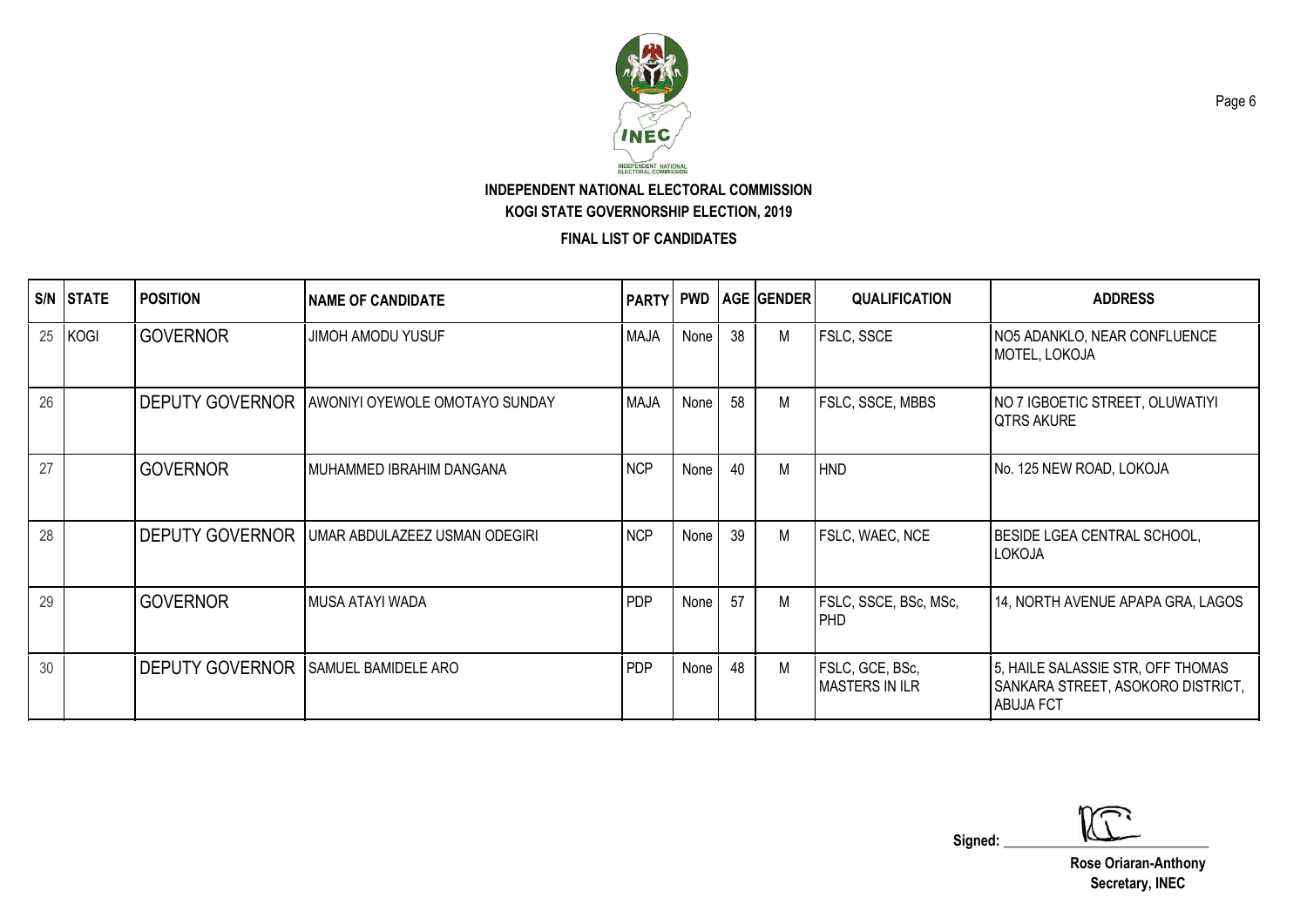

**FINAL LIST OF CANDIDATES**

|    | S/N STATE   | <b>POSITION</b>                          | <b>NAME OF CANDIDATE</b>       | PARTY PWD  |             |    | <b>AGE GENDER</b> | <b>QUALIFICATION</b>     | <b>ADDRESS</b>                                                     |
|----|-------------|------------------------------------------|--------------------------------|------------|-------------|----|-------------------|--------------------------|--------------------------------------------------------------------|
| 31 | <b>KOGI</b> | <b>GOVERNOR</b>                          | UKWUMONU JOSEPH IDACHABA       | <b>PPN</b> | None        | 49 | M                 |                          | BACHELOR OF PHARMACY   BLOCK 6 WINDHOEK CLOSE WUSE ZONE<br>5 ABUJA |
| 32 |             | <b>DEPUTY GOVERNOR ISA KARIMU YAKUBU</b> |                                | <b>PPN</b> | <b>None</b> | 61 | M                 | <b>BSc</b>               | No. 46 AYETEJU STREET, KABBA                                       |
| 33 |             | <b>GOVERNOR</b>                          | <b>MOSES ITODO DRISU</b>       | <b>PPP</b> | None        | 52 | M                 | GCE                      | <b>GIDAN DOYA GANAJA</b>                                           |
| 34 |             | <b>DEPUTY GOVERNOR</b>                   | <b>SULE ISAH OBEWA</b>         | <b>PPP</b> | None        | 44 | M                 | <b>ND</b>                | <b>FELELE OWORO ESTATE</b>                                         |
| 35 |             | <b>GOVERNOR</b>                          | <b>AYODELE RAYMOND AJIBOLA</b> | <b>PRP</b> | None        | 49 | M                 | <b>WAEC/GCE O' LEVEL</b> | HOUSE 5, FLAT 1, ADAMAWA CRESCENT,<br>ABUJA                        |
| 36 |             | <b>DEPUTY GOVERNOR</b>                   | <b>TAHIR YAQUB</b>             | <b>PRP</b> | None        | 46 | M                 | <b>BA</b>                | ABUJA ANYINGBA AREA, DEKINA                                        |

 $Signed:$   $\sqrt{2}$ 

**Rose Oriaran-Anthony Secretary, INEC**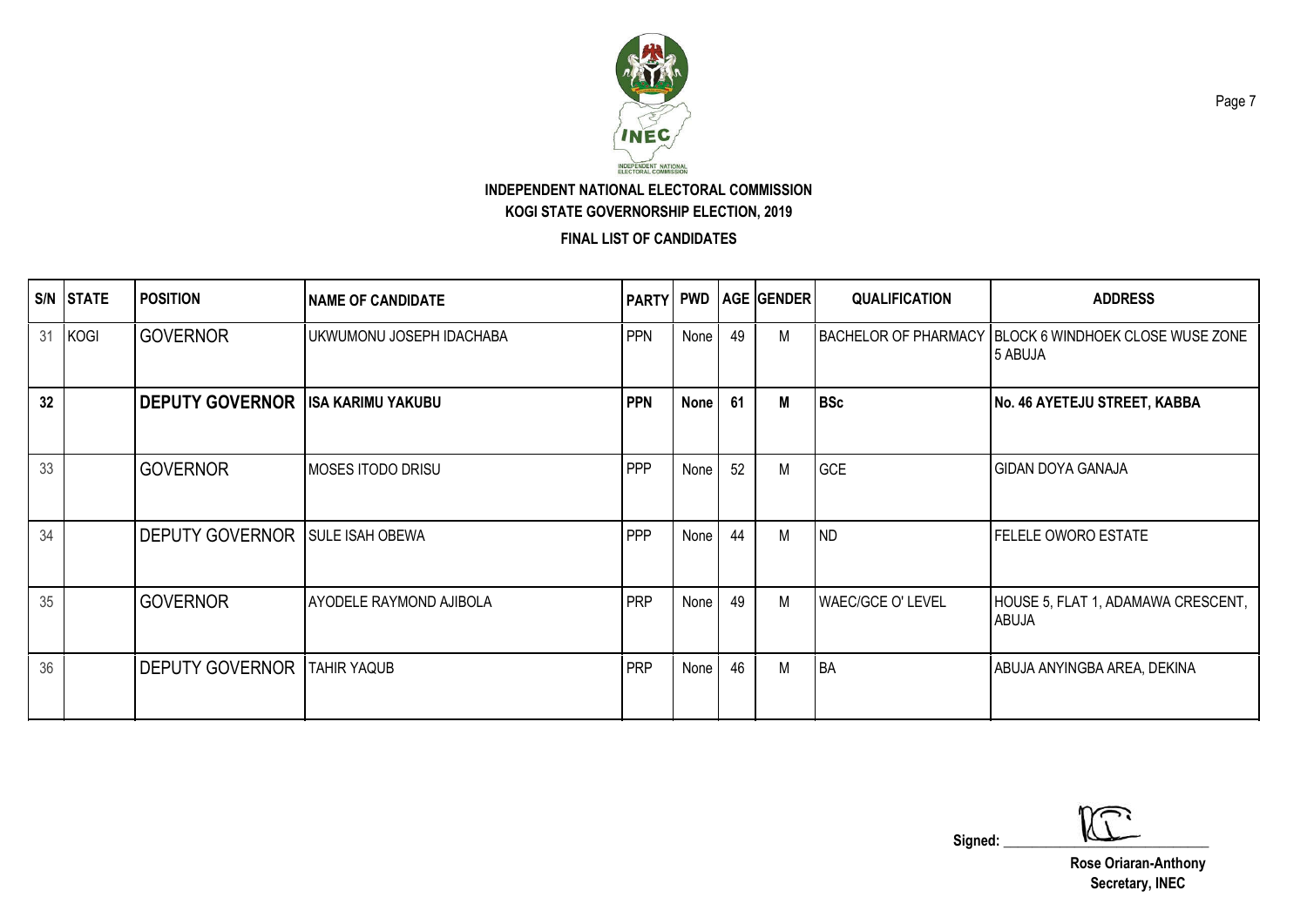

**FINAL LIST OF CANDIDATES**

|    | S/N STATE | <b>POSITION</b>        | <b>NAME OF CANDIDATE</b>     | PARTY PWD  |             |    | <b>AGE GENDER</b> | <b>QUALIFICATION</b>         | <b>ADDRESS</b>                                              |
|----|-----------|------------------------|------------------------------|------------|-------------|----|-------------------|------------------------------|-------------------------------------------------------------|
| 37 | KOGI      | <b>GOVERNOR</b>        | ABDULRAZAQ BABA EMEJE        | <b>UDP</b> | None        | 46 | M                 | GCE                          | 7 ANTHONY IKEM ST, MABUSHI DISTRICT                         |
| 38 |           | <b>DEPUTY GOVERNOR</b> | <b>ONEMAYIN PAUL OLUWOLE</b> | <b>UDP</b> | <b>None</b> | 55 | М                 | <b>WASC</b>                  | <b>NEW LAYOUT, LOKOJA</b>                                   |
| 39 |           | <b>GOVERNOR</b>        | <b>ABUH SUNDAY OMOGAMI</b>   | <b>UPC</b> | None        | 55 | M                 | <b>MBBS</b>                  | C-CLOSE, NO. 8, KADO ESTATE, ABUJA                          |
| 40 |           | <b>DEPUTY GOVERNOR</b> | YAKUBU ISAH                  | <b>UPC</b> | None        | 46 | M                 | <b>SSCE</b>                  | PLOT 48, H.U VIEW ESTATE, ZONE E,<br><b>GWARIMPA, ABUJA</b> |
| 41 |           | <b>GOVERNOR</b>        | ISHAIBU SANI SEIDI           | <b>YDP</b> | None        | 59 | M                 | FSLC, WAEC, HND, MBA,<br>PHD | NO.1, SHAIBU CLOSE, GRA, IDAH-KOGI<br><b>STATE</b>          |
| 42 |           | <b>DEPUTY GOVERNOR</b> | ONIMISI ADEDAYO BENSON       | <b>YDP</b> | None        | 38 | M                 | FSLC, WAEC, SSCE, BSc        | HSE 114, EFAB ESTATE, LIFE CAMP, FCT,<br>ABUJA              |

 $Signed:$   $\sqrt{2}$ 

**Rose Oriaran-Anthony Secretary, INEC**